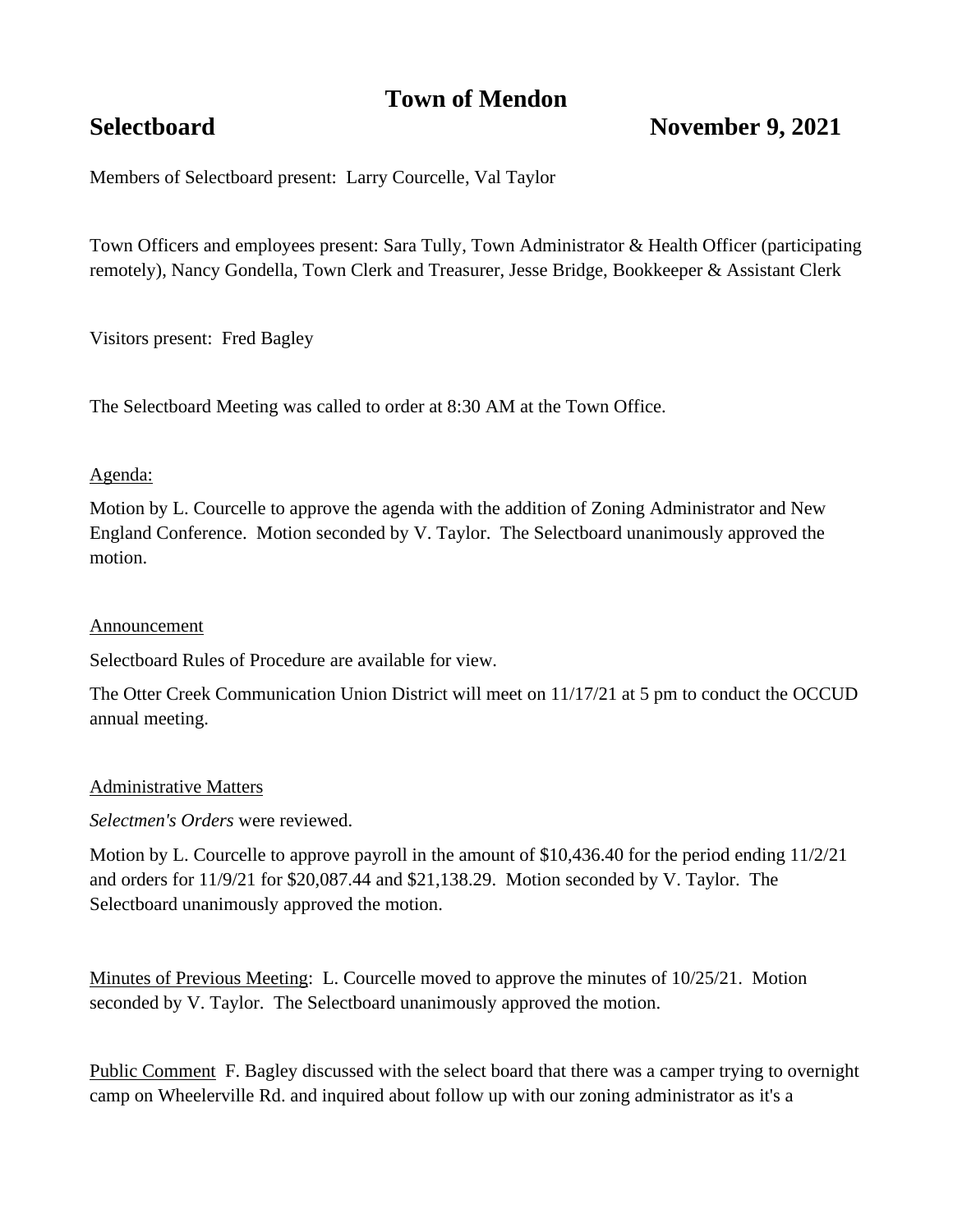violation of our zoning bylaws. It was suggested the town install signage of no overnight camping. F. Bagley also questioned the status of the trailer parked at the private residence on Route 4 that had temporary approval from the Zoning Administrator to park the trailer there to perform construction on the house. The Selectboard responded that the Zoning Administrator has been out of the office for personal reasons over the past few weeks and they will follow up with him upon his return to the office. An item was added to the agenda later on in the meeting to provide possible assistance for the Zoning Administrator in his absence.

### Business

*Mendon on the Move: Route 4 Safety Committee* F. Bagley informed the Selectboard that the draft application for the Transportation Alternative Grant was not ready to review. F. Bagley and Devon Neary, Rutland Regional Planning Commission will submit the draft to the Selectboard this week for review and comment. The final draft will be approved at the next meeting 11/22/21 and submitted before the application deadline 11/23/21.

*Mendon on the Move: Outdoor Recreation Committee* The MOM Outdoor Recreation Committee is requesting the Selectboard approach Rutland to open the Rutland City Forest for recreation trails. The Selectboard does not have enough information to support the project and encourage the MOM Outdoor Recreation Committee present the proposal to the Selectboard.

S. Tully interrupted the meeting and informed the Selectboard that Steve Cosgrove, Mendon Zoning Administrator passed away. L. Courcelle moved to adjourn the meeting for 10 minutes at 9:10 AM and will reconvene the meeting at 9:40 AM. The motion seconded by V. Taylor. The motion passes unanimously.

L. Courcelle reconvened the meeting at 9:40 AM.

It is with great sadness that the town has learned of the passing of Steve Cosgrove. L. Courcelle requested a moment of silence in honor of Steve.

*Road Reclassification* Issue tabled until further information can be provided by Dubois & King.

*Regional Emergency Management Committees* The Selectboard will appoint Phil Douglas, Mendon's Emergency Management Director as required. The Selectboard is still looking for a second representative and appointments must be made at the next meeting. Issue tabled until then,

2022-2023 Budget Department Head Input The Selectboard reviewed the budget. N. Gondella recommended investment interest be lowered from \$3,200 to \$2,600, election expenses to increase from \$500 to \$2,000 because there are three elections next fiscal year, and office supplies and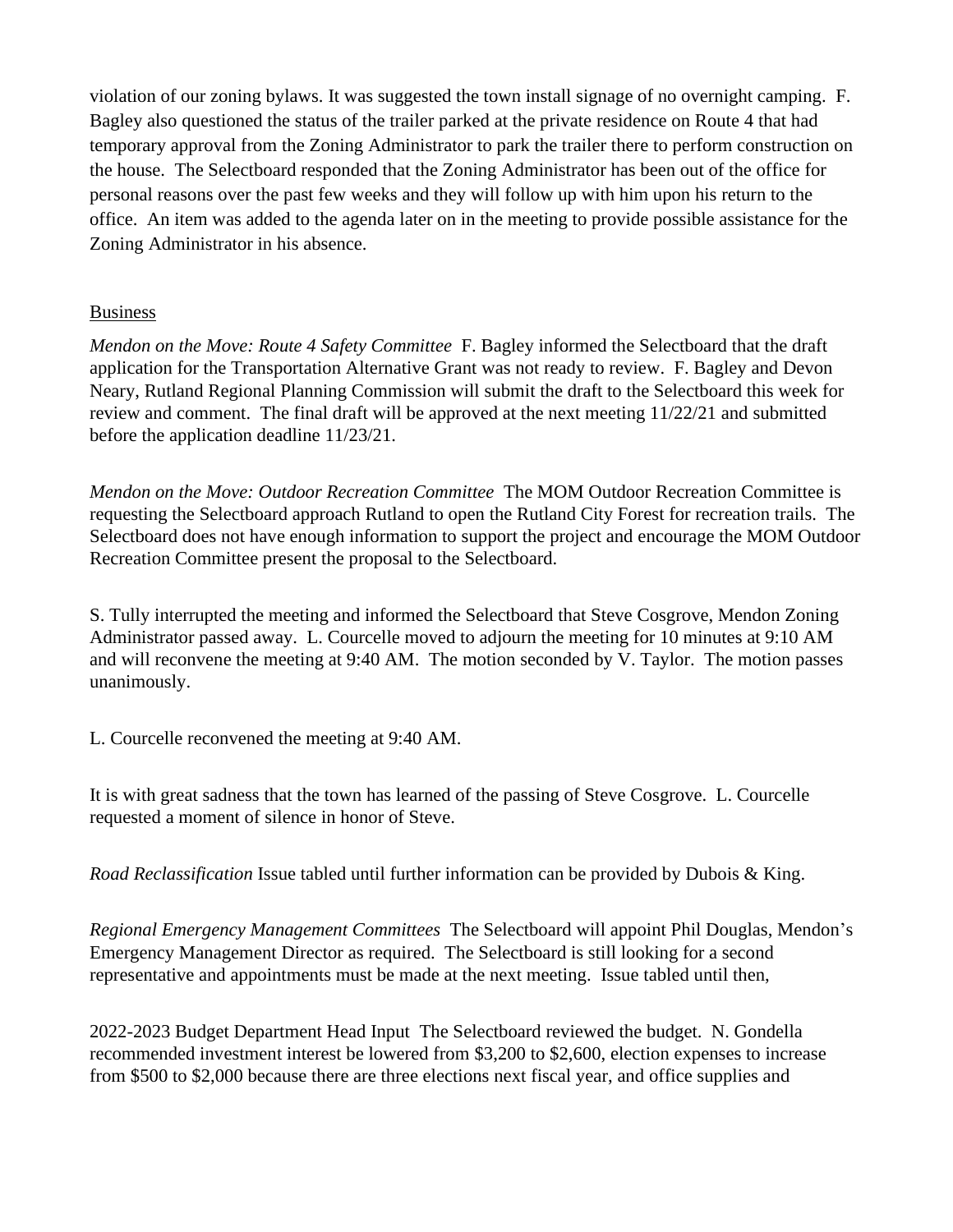maintenance to increase from \$4,000 to \$4,500 due to cost increases. N. Gondella recommended at least \$1/hr. increase per hour for the Bookkeeper/Assistant Clerk position.

Motion by L. Courcelle to hire Nicole Philips at \$16.00 per hour to perform office cleaning. Motion seconded by V. Taylor. The Selectboard unanimously approved the motion.

Health Insurance 2022 S. Tully reported rates increased by 1.5% and presented the following recommendation for 2022 health insurance.

| <b>2022 Funding Levels</b> |        | <b>BUYOUT</b> |
|----------------------------|--------|---------------|
| <b>SINGLE</b>              | 9,021  | 3609          |
| <b>TWO PERSON</b>          | 18,043 | 7217          |
| <b>PARENT/CHILD</b>        | 17,411 | 6964          |
| <b>FAMILY</b>              | 25,350 | 10140         |

The Selectboard discussed the proposal and the impact on the budget based on current plans offered to employees. V. Taylor questioned the make up of the insurance buyout. S. Tully explained the buyout amount is set at 40% of the town's premium cost.

Motion by L. Courcelle to set the 2022 health insurance funding levels as presented. Motion seconded by V. Taylor. The Selectboard unanimously approved the motion.

COVID-19 Safety Procedures On 9/27/21 the Selectboard required all individuals regardless of vaccination status to wear a mask in the Town Office, Town Garage and town-owned vehicles if social distancing can not be achieved. Currently, the Rutland County 14 day COVID case count is 406. The Selectboard will keep these safety procedures in place.

*Zoning Administrator* The Selectboard did not anticipate discussing an appointment of an interim Zoning Administrator and are still trying to digest the news of the vacancy. The Planning Commission will make recommendation to the Selectboard for permanent appointment. The Selectboard will wait until next week to post the vacancy. In the meantime, the Selectboard discussed with the current office staff appointing an Interim Zoning Administrator to address the current demands of the office. Jesse Bridge volunteer to take on this role. Motion by L. Courcelle to appoint Jesse Bridge Interim Zoning Administrator until a permanent position can be posted and filled. Motion seconded by V. Taylor. The Selectboard unanimously approved the motion.

*New England Conference* N. Gondella reported the Town Clerk's office will be closed Wednesday November 17<sup>th</sup> and Thursday November 18<sup>th</sup> while N. Gondella and J. Bridge attend the New England Conference of Clerks and Treasurers.